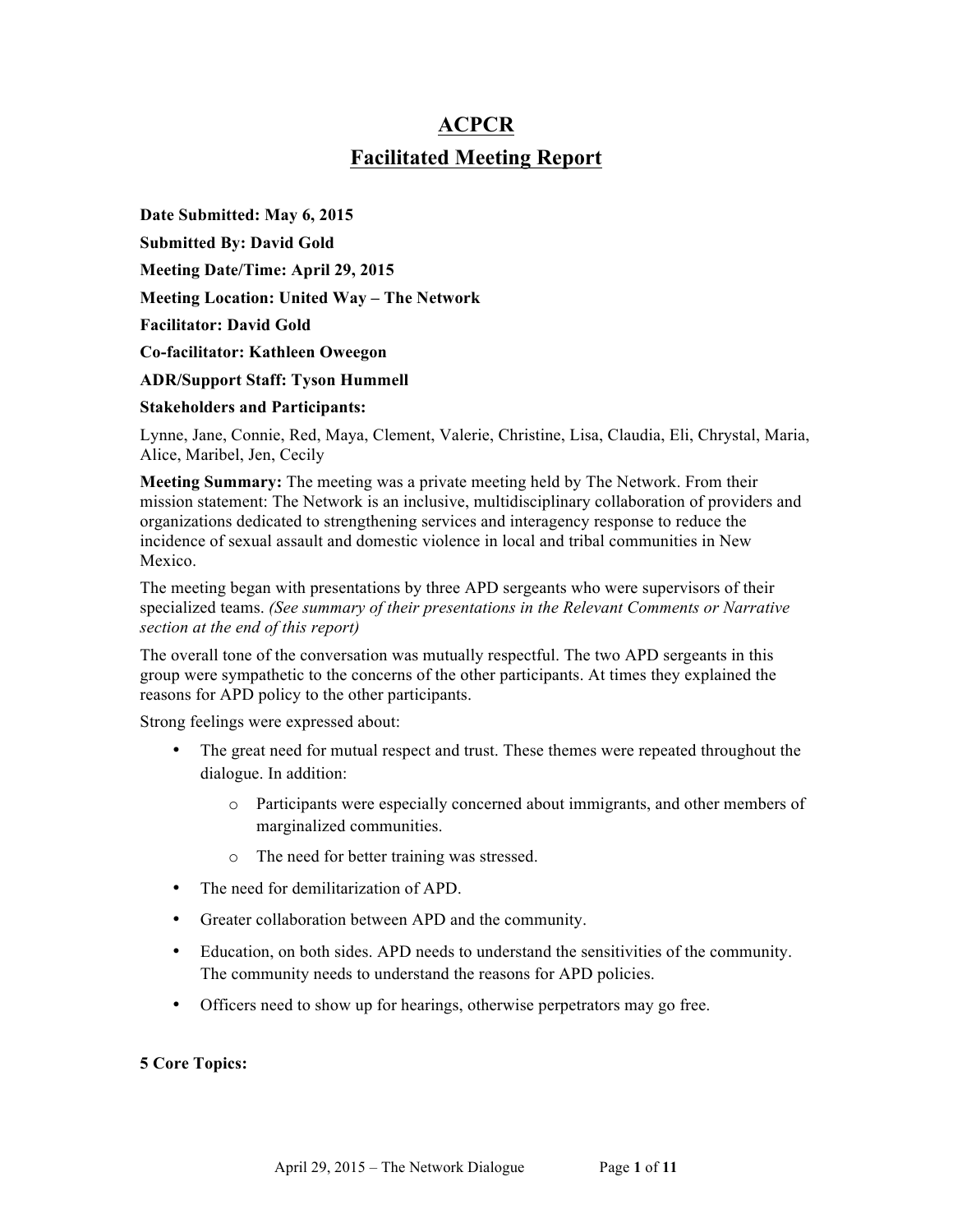# **I. "What are your goals and expectations for Police / Community** *relations* **in Albuquerque?" and**

**a. Why are these goals and expectations important to you (what experiences, values, beliefs, feelings influence your goals)?** 

# 1) **Collaboration**

- a. Collaborative this is a step in that direction especially in mental illness, police need more training
- b. More collaboration between agencies to improve response, respect  $\&$ professionalism
- c. Collaboration & respect in regard to education of officers training enactment  $\&$ attendance of officers when trainings are set up

# 2) **Trust**

- a. Clients have trust that officers that are investigating will be there with them in court and can be relied on to be with them throughout
- b. More transparency databases, get the bad cops out

#### 3) **Communication**

- a. A participant who works with homeless individuals stated that dialogue between social services field  $\&$  law enforcement is so important  $\&$  can change perspectives.
	- i. Community & police should see both sides of the situation.
	- ii. Recognize that law enforcement is trying to do their jobs as best they can, as do those who work with homeless.
	- iii. Really listen to each other.
- b. Each officer should be trained in people skills and recognize that not everyone is a criminal. Not condescending – change language  $\&$  interaction
- c. Respect  $&$  communication language access e.g. trained to access translation programs etc., cultural sensitivity – clients won't work with law enforcement because of their negative experiences in their counties of origin.
- d. Police are community members too.
	- i. There needs to be mutual trust.
	- ii. Casual interactions in community have changed from friendly to hostile (ex: in restaurants).
	- iii. Officers need to greet people in a friendly way, even if that person is unfriendly. Citizens need to practice that too.

# 4) **Respect**

- a. Trust, professionalism, respect
- b. When officers arrest students, it is done disrespectfully need retraining on how to work with criminal youth at schools
- c. Respectful treatment of victims, so they don't feel treated as criminals need retraining and change of mentality – APD as a whole
- d. Really respect clients [homeless individuals], but officers in the "war zone" (International District) don't.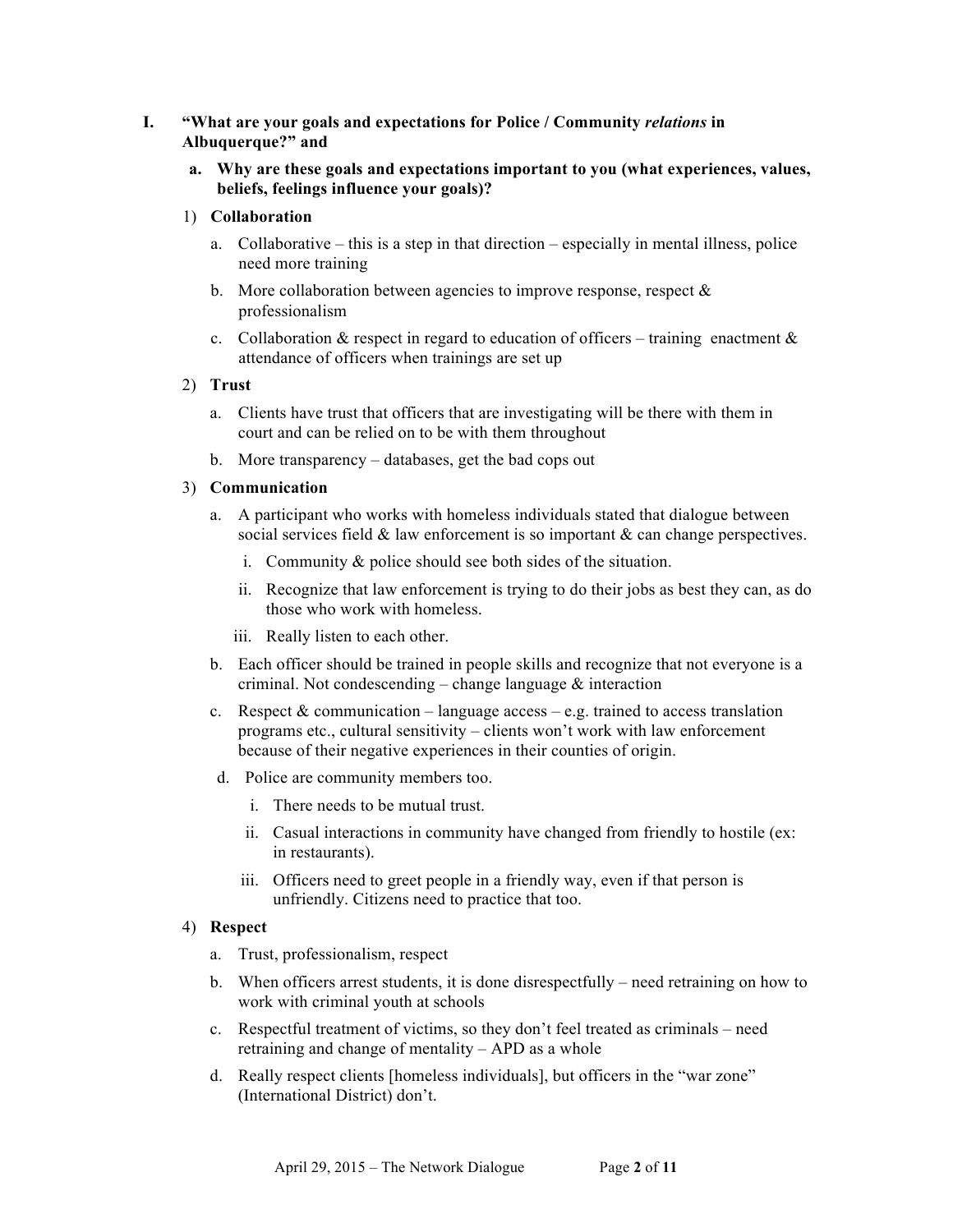- e. Collaborative in the sense of respect not so military, more friendly.
	- i. Participant understands that the officers have to assure their own safety along with everyone else's.

# 5) **Training**

- a. Multi-lingual education
- b. Police need to understand that many in the immigrant community already have fear of police because of the countries they come from.
	- i. Often, that and their domestic violence (DV) situation inhibit them from interaction with police.
	- ii. Officers need to be trained on DV and why a victim stays and may even protect their perpetrator.
- c. Better communication & training, especially of younger officers, to treat people with respect  $&$  non-judgment

# 6) **Demilitarization**

- a. Demilitarize APD in such a way that they don't see people as threats and treat them that way. – Enforce law
- b. Move from militarized model to community model, better training in working with mental illness

# **II. "What are your goals and expectations for Police / Community** *interactions* **in Albuquerque?" and**

**a. Why are these goals and expectations important to you (what experiences, values, beliefs, feelings influence your goals)?** 

# 1) **Communication & Attitude**

- a. More respectful interactions, helpful attitudes, "police are your friend" attitude.
- b. Kids are afraid of police needs to be turned around
- c. Open interactions (ex: officers providing their cell #) really help victims feel supported.
	- i. Open fluid interactions.
- d. When participant observes interactions with police  $\&$  community, she feels the need to stop & watch to make sure things are being done properly.
	- i. Doesn't like the feeling of policing the police.
- e. Police were once called peace officers; should have latitude to do more than just enforce the law – move beyond that mandate.
- f. Concerned about officers approaching car with hand on gun. Fear they will be shot if they move the wrong way. End fear  $\&$  violent based interactions. Have their fear, even though Caucasians, imagine what people of color feel.
- g. Kids get arrested in school for situations that are more about misbehavior than actual crime.
	- i. Kids get arrested without being asked what happened.
	- ii. They should be treated with respect  $\&$  belief in what they say.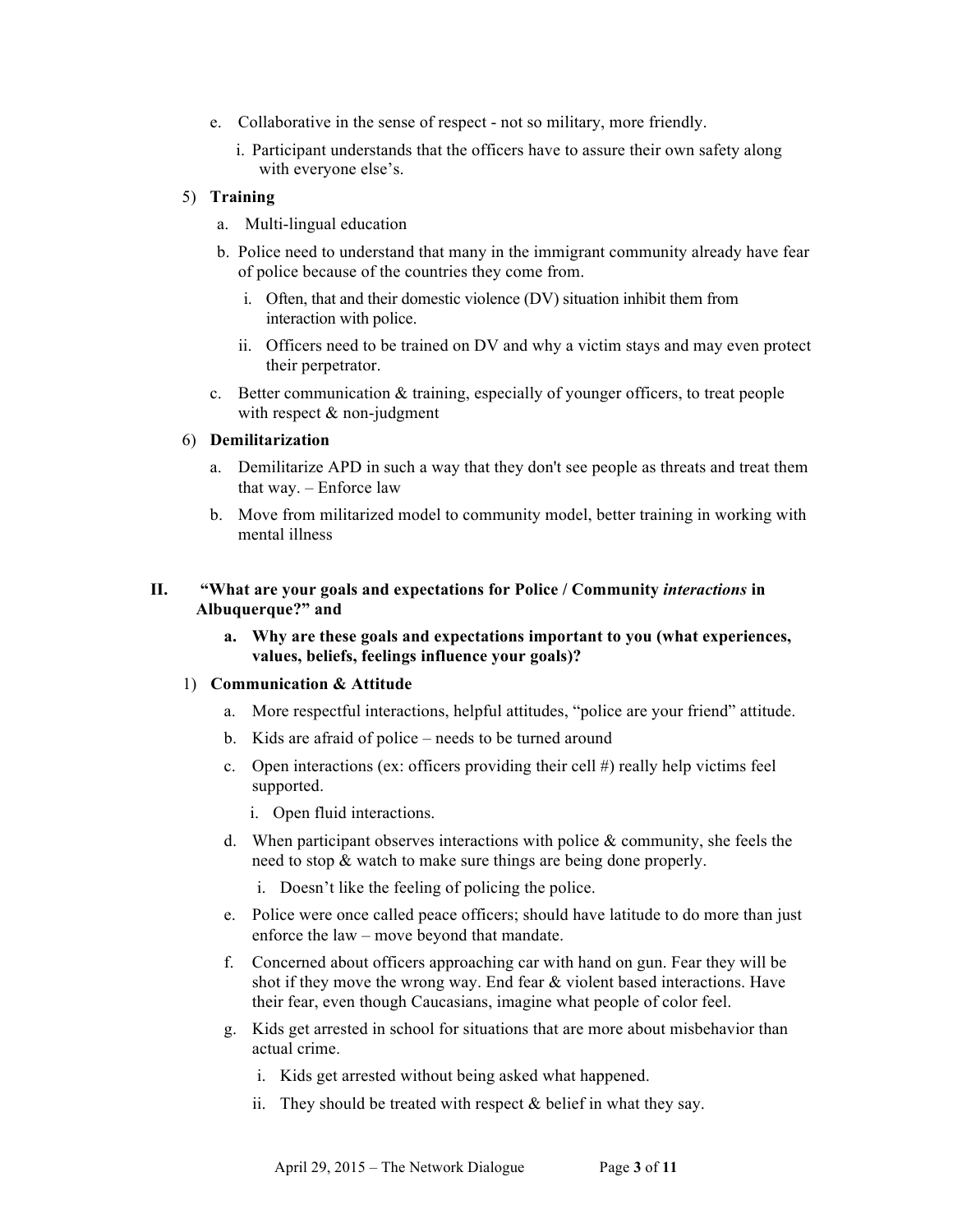- iii. Training should be improved in this area.
- h. Interactions need to be more informed citizens should know more about what their rights are.
	- i. Officers need to acknowledge what citizens rights are without using intimidation tactics
- i. More open communication, understanding what service providers do.
	- i. Law enforcement deals with perpetrators; services providers with victims perspectives are different, yet interaction can be improved so perspectives expand along with collaboration
- j. Police need to follow-up after giving victims the DV packet.
- k. Officers should have mandatory lapel cameras we all act better in front of a camera.
	- i. Filmed interactions should also be part of officers' review process. Random interactions could be the used.
- 1. Officers need to be more empathetic  $\&$  more accountable, including for not turning on their cameras.
	- i. Ex: Participant's brother-in-law in CA was with State Police. Participant feared him because of his role. Participant works with DV, homeless, mentally ill. Had brother-in-law come with her on her job. It was a huge eyeopener for him. Both learned from that.  $-$  Fear  $\&$  judgment were eliminated by that experience.
- m. Respectful approach  $\&$  de-escalation tactics, rather than escalation tactics.
	- i. Participant understands officers go into high-stress situations where they are treated disrespectfully; they should be even more calm & respectful in those situations to deescalate.
	- ii. Recognize high stress levels and burnout.
		- It would be great if professional peers would let them know when they observe that in each other.
- n. Immigrant population has a different perspective, background, etc. Participant was raised to fear police.
	- i. As adult, sees things differently.
- o. Respect goes a long way.
	- i. Participant was raised to have fear of police because of her skin color.
	- ii. Officers should be more respectful, less demanding, when trying to get the story.
	- iii. Participant was told by an officer that the lapel camera film will be erased.
- p. Sergeant would love it if people would come up to her and talk to her like a person, even if to complain.

# 2) **Education**

- a. Regarding education we all need to know our rights.
- b. Make people aware of their rights before they get in trouble.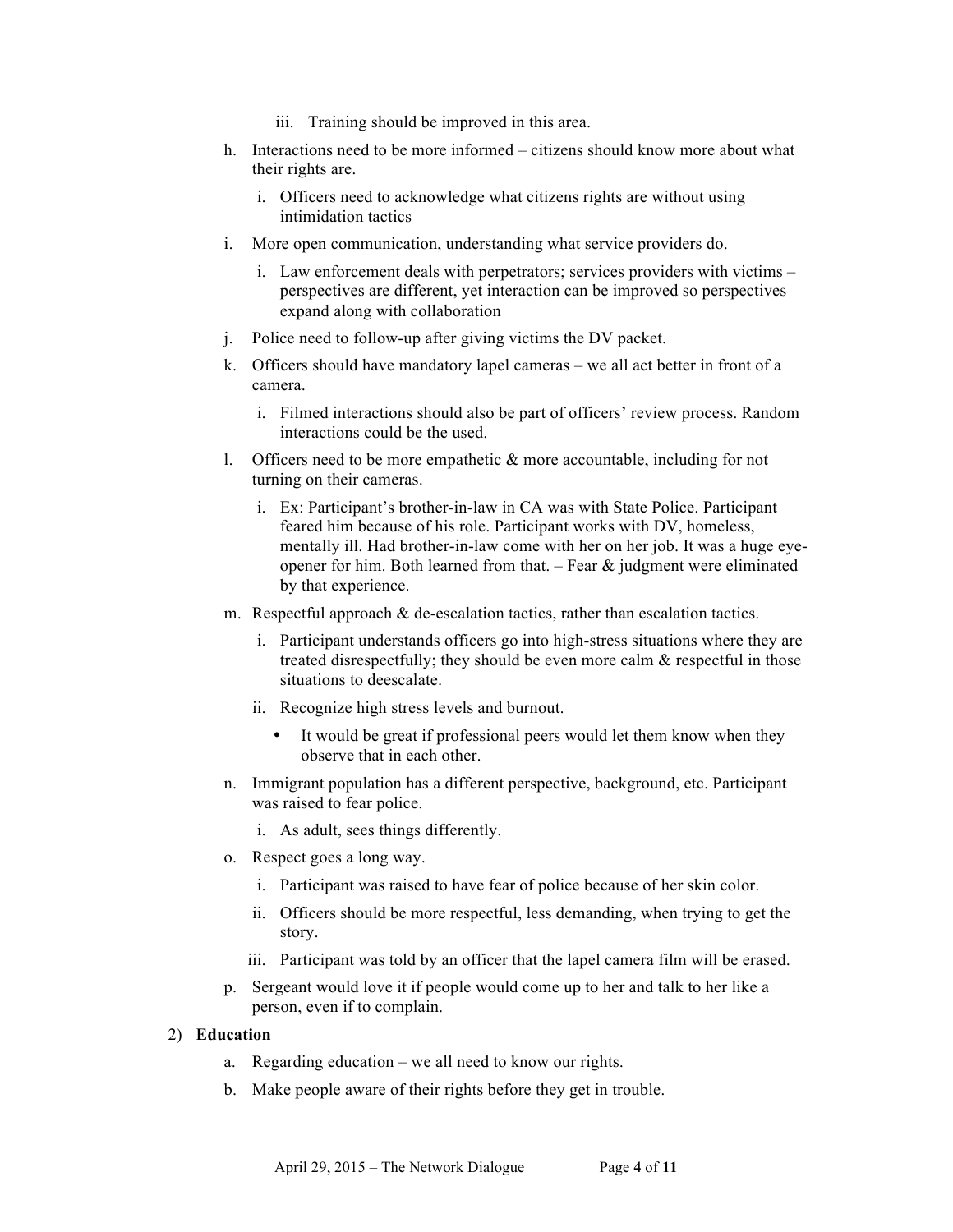- c. Communication as to why officers do some of the things they do. (Ex: methods of approaching vehicle, formations, responses, etc.)
	- i. Tactics officers are trained to use does not excuse unprofessionalism
- d. Detective clarified that she would explain to people why they're doing what they do, and it helped.
	- i. Empathy and communication are vital.
	- ii. As a supervisor, she holds people accountable for their actions.
	- iii. Inexcusable to not turn on lapel cameras or to erase it.
	- iv. People need to understand that lapel technology is imperfect, but that's not an excuse to not use the cameras.
- e. DV victims are often the ones arrested. Both as a training issue and as a protocol, this needs to be addressed.
	- i. There are unintended consequences such as child custody issues.
- f. Sergeant: We do need training. DOJ report was great because it got us more training.

# 3) **Accountability**

- a. Accountability from community  $\&$  from police officers do what you're supposed to do to support safety, communication, respect etc. – both sides.
	- i. Drop the defensive attitude; be accountable.
	- ii. What can a person say or do to inspire an officer to behave in an accountable way, or report if they aren't?
	- iii. How do we let someone know when we feel we have been treated wrong?

# 4) **Other**

- a. Supplement B certified signer in APD for I-918 new U-visa approval for DV victims or sexual assault.
- b. Officers should not wear guns in trainings  $\&$  other non-policing situations, such as community meetings, & when off duty.
	- i. Officers' response: We're always on duty. We try to be subtle when carrying, but you never know what will happen. Sworn to protect 24/7.
- c. Do police have to run a warrant check on every person they come in contact with?
	- i. Is there a way that they could not do that in DV situations each & every time?
- d. Citizen feels this [ACPCR] is just a PR effort for Chief & Mayor.
	- i. People want acknowledgement of harm.
	- ii. It would go along way for the Mayor  $&$  Chief to acknowledge mistakes and ramifications.

# **III. "How do you think your goals can best be achieved?"**

# 1) **Communication**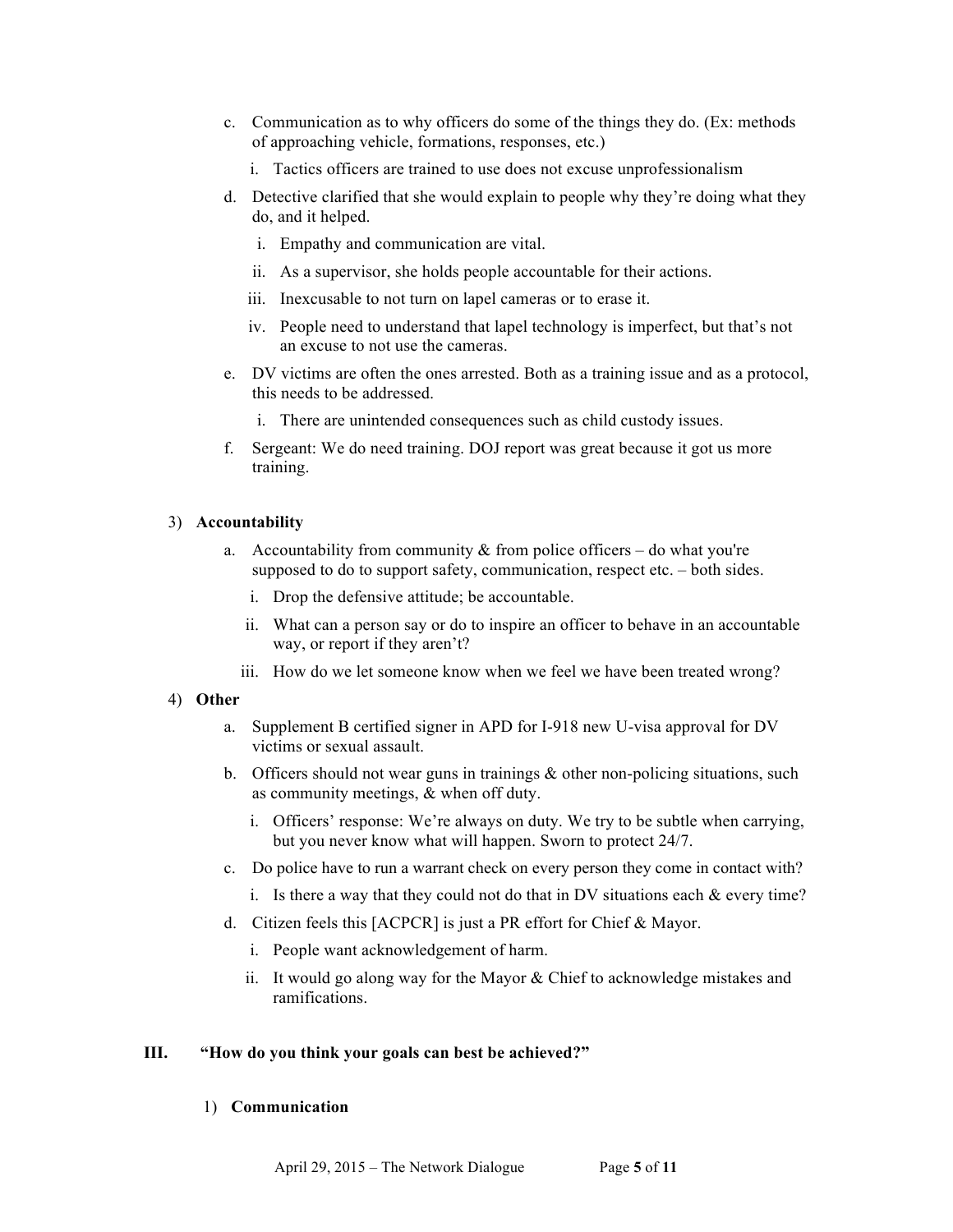- a. Sergeant: Supervisors do what they can as supervisors to bring community information back to teams & encourage them to hear the community
	- i. As a department, we must be willing to change. I work toward change with the people that work for me.
	- ii. Sergeants have the hardest  $&$  best jobs.
	- iii. Will take back to team what she heard today.
		- The request for empathy is especially important in the sex crimes division.
		- Treat people with respect regardless of their profession.
	- iv. It starts with the supervisors, lead by example, attend community meetings, and above all listen to what the community is saying.
- b. Open  $\&$  keep open lines of communications between APD  $\&$  the community.
	- i. Community needs clarification about where to go for what kind of law enforcement.
	- ii. Regular, ongoing dialogues
- c. The Mayor and Rob Perry are unapproachable.
	- i. Approachability is vital to end the "them vs us" mentality.
	- ii. Positive changes must come from top down.
	- iii. Administration should be approachable, should provide support training
- d. Hearing from our officers is so critical to understanding.
- e. Face-to-face interactions, even small gestures from both sides to reach out and connect as people & increase understanding
- f. Transparency including tactics, mistakes, brutality, etc.
- g. Citizens engage officers in conversation.
- h. Face-to-face communication & training are so important.
- i. Only 10% of the time will an officer return a phone call.

#### 2) **Accountability**

- a. Officers should understand that it starts with them.
- b. CABQ administration has failed us in many ways e.g. not helping the community, officer moral, CABQ administration taking responsibility.
- c. Law enforcement officers should model policy

#### 3) **Other Needs**

- a. Increase coordination  $&$  collaboration between all agencies especially, but not exclusively law enforcement agencies.
- b. Movement toward positive change without necessitating outside influence such as DOJ.
	- i. We need to deal with our deeply rooted issues.
	- ii. These discussions are vital.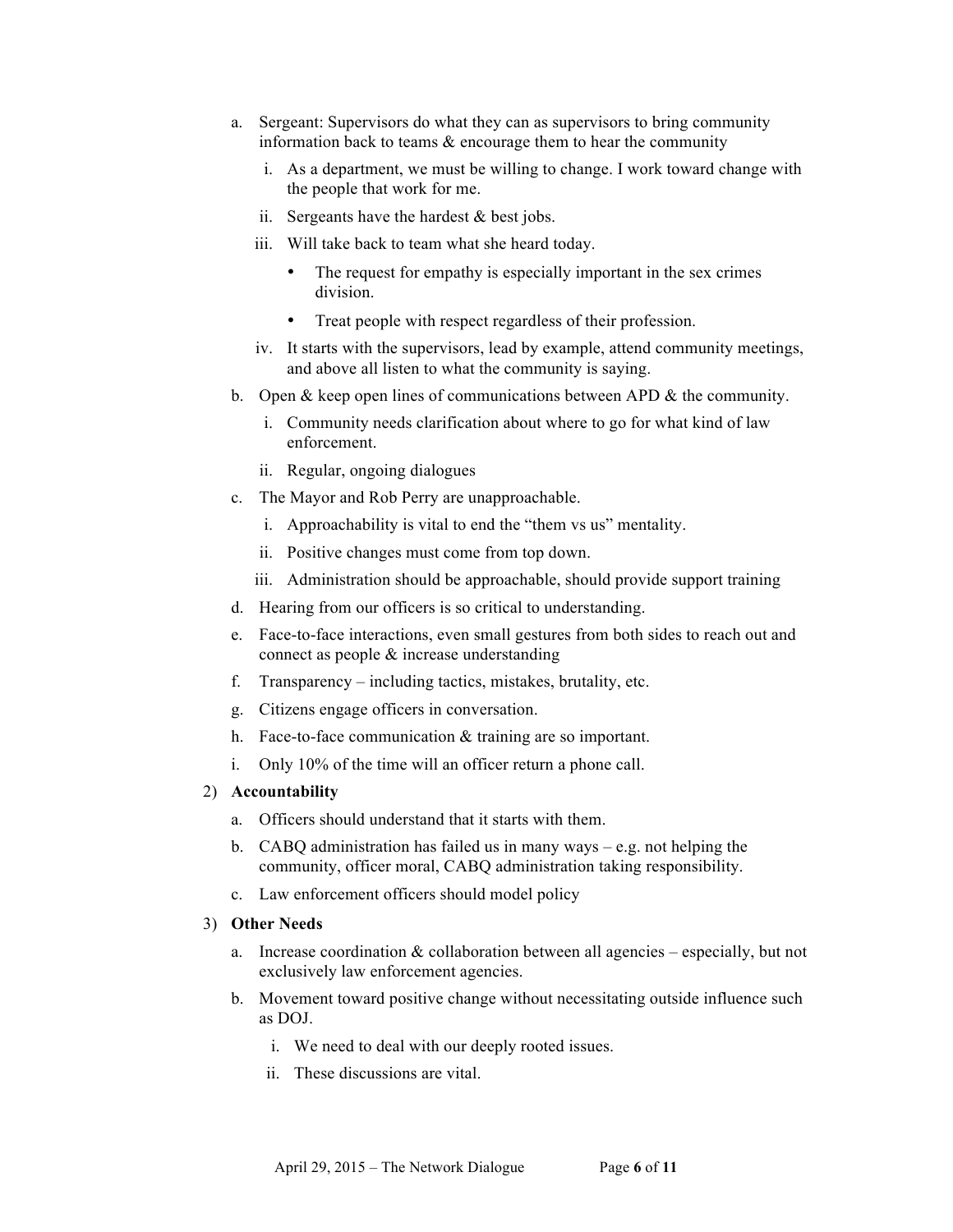- c. If we keep equipping our officers like soldiers, they will act like soldiers. This must change.
- d. End the philosophy of retribution police toward tough-acting citizens
- e. Increased staffing.
- f. APD should have a culture shift of connecting pay  $\&$  promotion with longevity, training, etc.
- g. Create a culture of de-isolation between officers  $\&$  community
- h. Does APD have a watch-list for officers who may be violators?
	- i. Sergeant says yes it is highly scrutinized by many different eyes within APD – they are held accountable.
	- ii. The person who investigates will be someone 1 rank above the officer of concern.
- i. Lawyers & judges need on be educated on DV too.

# **IV. "What are your specific suggestions or ideas?"**

# 1) **Education**

- a. Officers should train the community through agencies, events & documents, PR – Enqeuentro, Encantor (rights of community).
	- i. Example: Why officers walk through people's homes when they first arrive. Initial interactions affect everything from that point on.
	- ii. Explain to the immigrant community why they do what they do in the way they do it, along with training on how to respond to police.
		- Would build trust. The "What to do When You're Pulled Over" pamphlet is a great example of this.
		- These kinds of docs need to be in Spanish too.
- b. Training for residents as well as officers.
- c. Cross-training: When you do "hands-on" work how you do it is critical.
- d. Training for law enforcement on:
	- i. Self-care preventing burnout
	- ii. Cultural sensitivity training,
	- iii. Empathy training
	- iv. Violence Against Women Act (VAWA) Law enforcement training no APD have ever attended
- e. Professional development for officers, a culture of welcoming training
- f. There needs to be a culture shift within APD leadership regarding training from others outside law enforcement.
- g. Find national funders to provide police training.
	- i. ABQ is in a great position to model this, by writing a proposal for training – including cross-cultural.
	- ii. Congressional office does national funding  $&$  might be a resource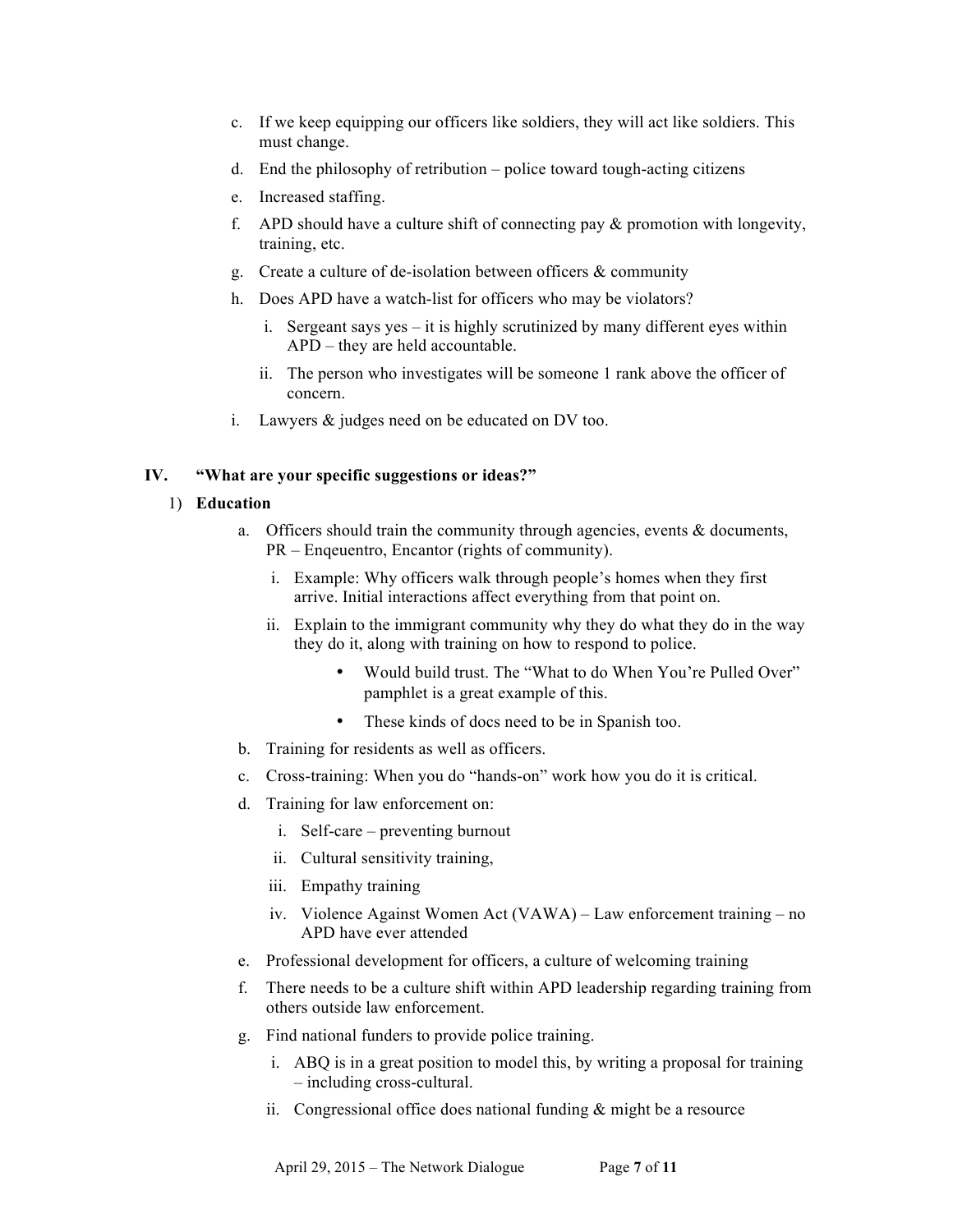# 2) **Officers Need to Show Up For Hearings**

- a. 90% of the time, officers don't show up for hearings.
	- i. Advocates have to prepare for 2 different scenarios one for if officer shows, one for officer doesn't.
	- ii. Ex: 7 hearings, officer never appeared. Motion to dismiss order of protection because of no law enforcement to testify. Judge agreed.
	- iii. Lapel cameras are only good for evidence if the officer shows up for the hearings.

### 3) **Safe Reporting Zones**

- a. Safe- reporting systems/zones a way for victims who distrust the police to have a safe way to report.
	- i. This will also help disenfranchised community members.
	- ii. Victims give their full or real name to the sponsoring group, who then turn it over to police once trust has been established.
	- iii. Officers would be plain-clothes.

#### 4) **Coordinated Response Council**

a. ABQ needs a Coordinated Community Response Council, such as the one in Santa Fe.

#### **V. \*\*Please Also Include\*\***

- **Next Steps:** *(if applicable)*
- **Action Items and Deliverables:** *(if applicable)*

# **Relevant Comments or Narrative:**

# **Presentations by 3 APD Sergeants:**

# **I. Sergeant Cecily Barker – Family Abuse Stalking and Training Team**

- **1) Overview**
	- a. Investigates repeat domestic violence offenders
		- i. Focus especially if there is a threat against life
		- ii. Deals with stalking
		- iii. 2 detectives have over 10 years of experience
		- iv. Assist victim advocates
	- b. Works out of the sFamily Advocacy Center
		- i. Has legal aid services there also
		- ii. "1-stop shop" for victims
		- iii. Help people find their way through the system

#### **2) Caseload**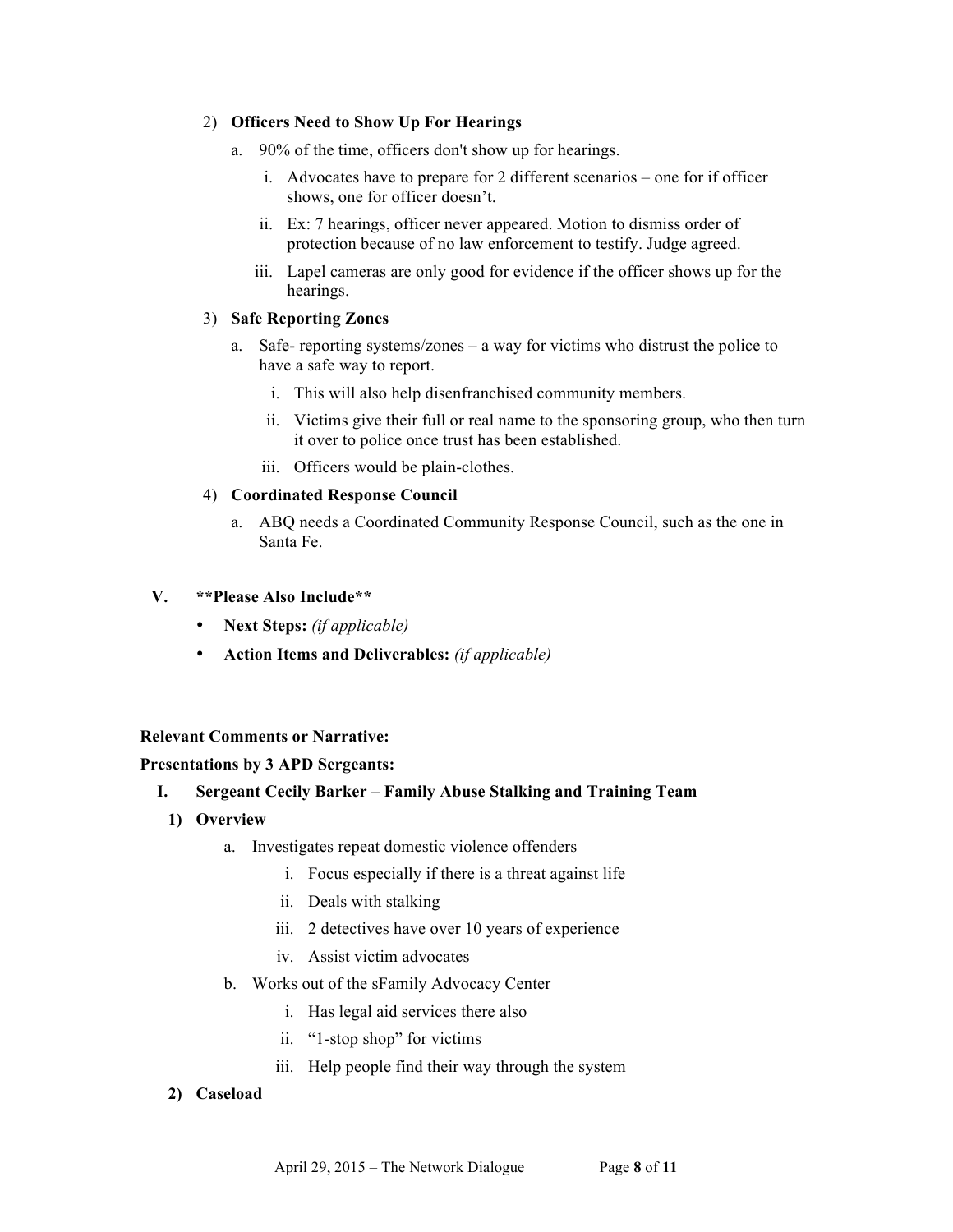- a. Victim liaison & sergeant review 200 reports per month
- b. Do threat assessment and outreach to victims

#### **3) Challenges Faced**

- a. Sensitive subject matter.
- b. Victims must have a safety plan for escape. Unit helps with that
- c. Victims are reluctant to report & follow through
- d. Social media stalking
- e. Police have to be available when victims are ready to report
- f. Court proceedings are long  $&$  tedious
	- i. Victims can be there all day long just to get a restraining order in place

#### **II. Sergeant Jen Perez – Sex Crimes Unit**

#### **1) Overview**

- a. Unit has 4 detectives investigate criminal sexual penetration cases (rape, sexual assault) of 13 year-old & older but not incest
- b. Stranger & acquaintance rape, statutory, drug-induced, serial rapists
- c. In-City only, not UNM & not Air force base
- d. Felony range from  $1<sup>st</sup>-4<sup>th</sup>$  degree based on age of victim, degree of physical  $\&$ mental harm, # of offenders
- e. Work closely with Rape Crisis & SANE nurses

# **2) Typical Victims**

- a. Most common types of case involve teenage girls commonly 14 years old,
- b. Also get same sex rapes and male victims
- c. In middle school and high school cases, 85% involve drugs (date-rape drugs & painkillers) or alcohol
- d. College age to middle age 45% involve alcohol.
- e. Stranger rapes rarely occur, but when they do, they're very serious

#### **3) Processing Reports**

- a. "Calls for service" occur right after, or sometimes days after event
- b. Uniformed office responds  $\&$  conducts very basic interview  $\&$  reports on it
- c. Then detective from team contacted, details are covered in that interview.
- d. Try to get physical evidence. Sexual Assault Nurse Examiner (SANE) are trained to detect any sort of Physical evidence from the victim's body – a 3-4 hour process.
- e. Detective reviews that SANE report and includes in investigation, then forwarded to DA who has final say on what does and doesn't get prosecuted

#### **4) Statistics**

a. 2014 – over 400 reported rapes in ABQ, 10-15 per week.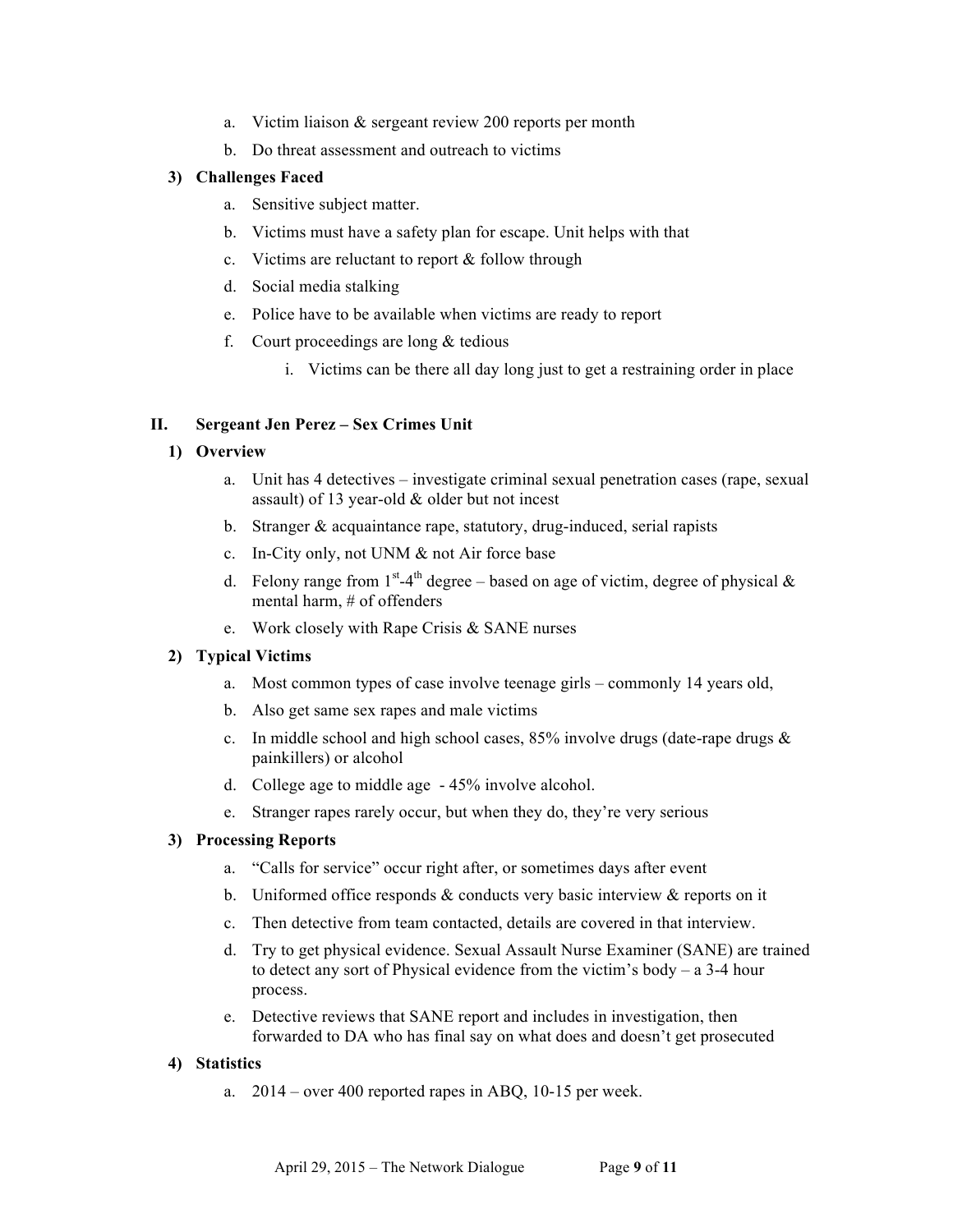- b. Detectives have 20-35 cases at any one time.
- c. The unit needs more detectives
- d. In addition to call for service, unit gets referrals from CPS & Adult PS

## **5) Dealing with Victims**

- a. Unit relies heavily on rape crisis advocates who put a helpful face to the investigation with victims from beginning to end. It facilitates interaction with APD
- b. Time is of the essence to report the longer they wait, the less evidence is available.
- c. The unit always starts by believing victim.
- d. Many are reluctant to talk to law enforcement (ex: prostitutes) for any number of reasons
- e. Unit wears plain clothes to help victims feel comfortable
- f. Mid-school girls have trouble talking about it. Parents want to get involved, which makes it even harder for victims to talk about it, so detectives speak to them alone to get full revelation of circumstances.

#### **6) Other**

- a. Sexual assault cases take a long time to get to the judicial system. The DA may take months or years to get to court. Advocates help victims stay apprised and supported.
- b. Sometimes police have to ask tough questions, such as defense attorneys will ask about surrounding circumstances. This is another deterrent to victims wanting to testify.
- c. Sexual Assault cases are often very hard to prove. Is often he-said/she-said.
- d. Detectives are very dedicated and track the cases from beginning to end.

# **III. Sergeant Rich Evans – Child Victims of Sex Abuse**

#### **1) Overview**

- a. Works with children who are victims of sex abuse, and other abuse, including deaths.
- b. 8 detectives, 3 civilians.
- c. Work closely with child abuse task force that gave them recommendations to better to their jobs.
	- i. They hired a civilian social worker as a result, who follows up.

## **2) The Process**

- a. They receive many reports each month and read each one carefully to determine if it fits.
- b. Sometimes caseload is 50 cases per detective.
- c. Cases are unique, because you can't just close them out.
- d. Work just as hard to disprove as to prove there are many forensic tests.